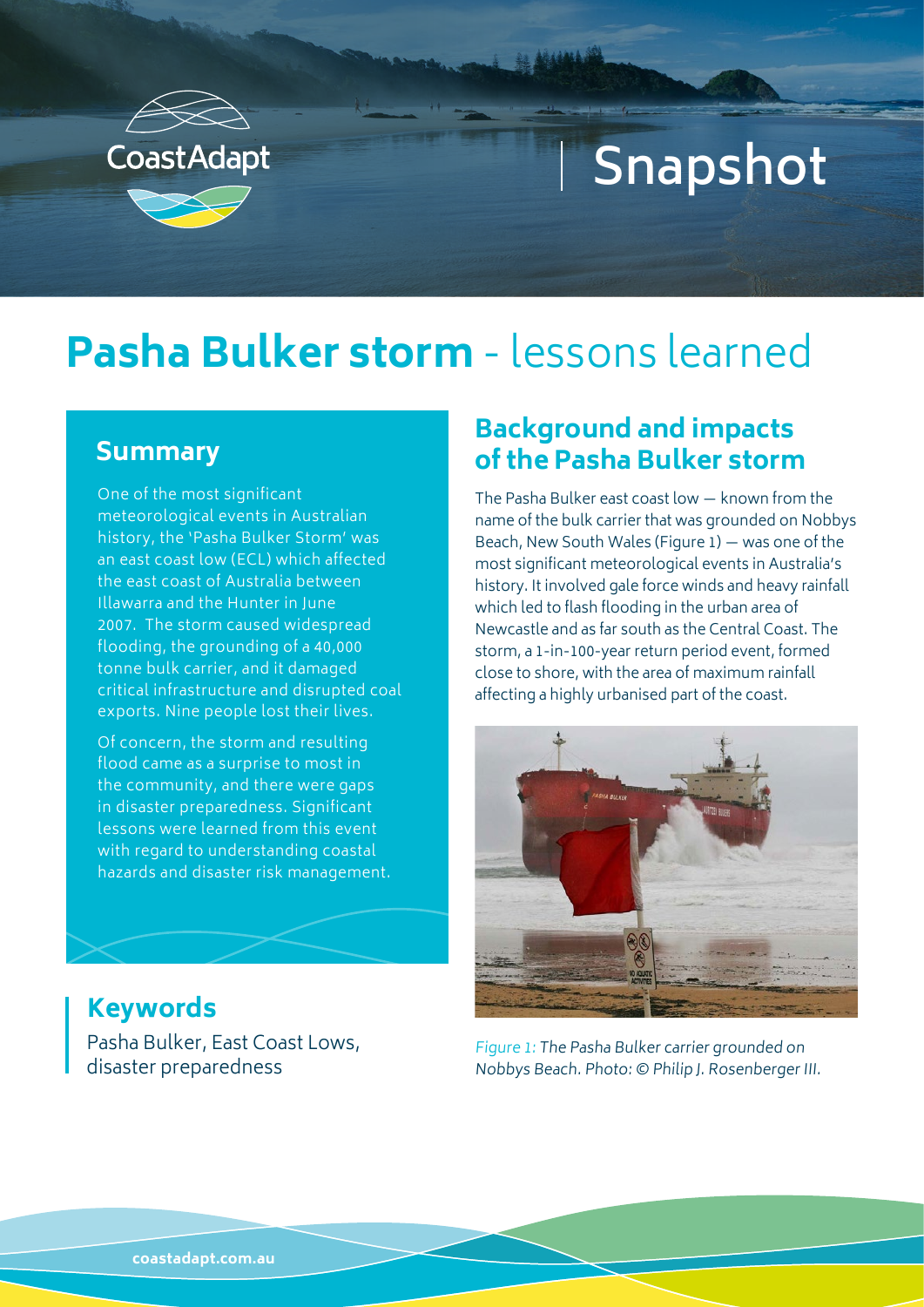

Figure 2: Peak flood extent and depths for the June 2007 event. Source: Image courtesy of NSW Government.

The resulting flooding and damage impacted 800,000 people. Impacts and costs from the storm included:

- Widespread damage to critical infrastructure including to Energy Australia's power supply network, water and wastewater facilities, the rail network and roads, and overtopping of the New England Highway
- Approximately 300,000 people were without electricity for four days, some of whom were without power for a month
- The biggest disruption to the Port of Newcastle in its history, delaying the export coal supply chain with the output loss conservatively estimated at \$100 million
- The need to evacuate schools and nursing homes, with associated challenges for a number of families unable to reach students due to access cut by floodwaters

• Around 90,000 insurance claims worth \$1.48 billion being lodged (the eighth highest amount in Australian insurance history).

The storm and the resulting flood (Figure 2) came as a surprise to most of the community, and gaps in preparedness were highlighted. Many people that were affected were not aware that they lived in a floodplain, communications procedures were not standardised, and the State Emergency Service (SES) was not prepared for flash flooding on the scale experienced.

Health services were also stretched, and it is doubtful they could have coped with a storm of greater impact. Demands on health services included the Hunter and Central Coast ambulances responding to more than 950 calls, and 180 storm-related presentations at emergency departments in the Hunter New England area. At the same time, health facilities were damaged (see Figure 3), and electricity interruptions were experienced by 12 hospitals and 50 private nursing homes.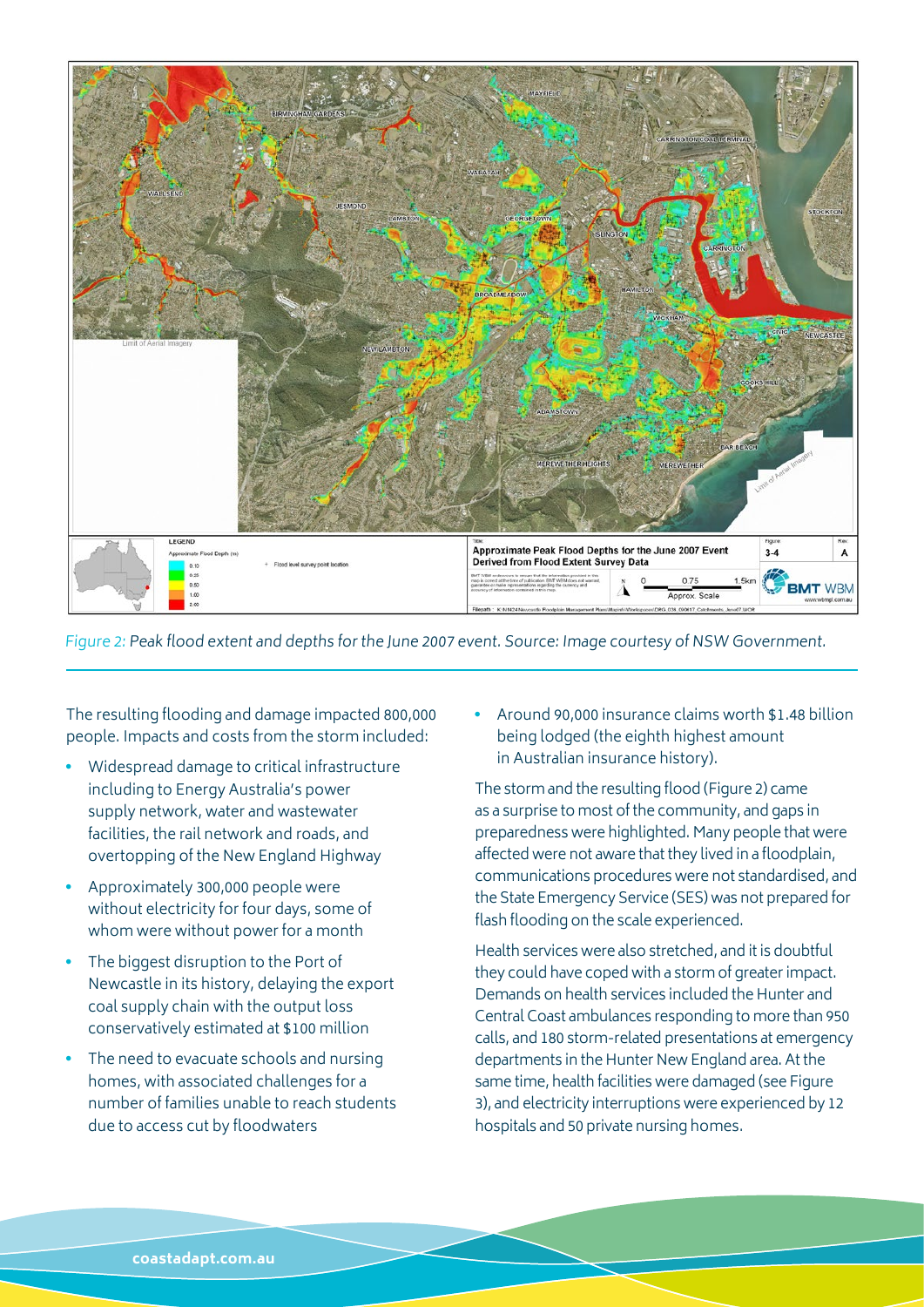

Figure 3: Flooded health facility in Newcastle. Photo: © Newcastle City Council, NSW Government 2016.

#### **Lessons Learned**

For the councils and communities affected by the Pasha Bulker storm, the challenges of responding and recovery highlighted the need for change. The following lessons learned summarise those outlined in reports on the storm event by Vernon-Kidd et al. (2010), Jones (2013) and BMT WBM (2012).

Importance of flood preparedness and community awareness. The council recognised the value of continued investment in flood mitigation schemes, and the need to better reflect flood risk in planning. A flash flood warning system has been established in Newcastle and a flood education strategy was developed by Hunter Central Rivers Catchment Management Authority in partnership with the SES. Also recognised was the need for pre-established facilities that would be suitable to act as Disaster Recovery Centres in such events, and for effective and pre-organised communication systems.

Need for flood management planning to better address risks from debris. The severity of flooding in some areas was worsened by blockages of the stormwater system. For example, shipping containers lodged in culverts resulted in flood levels of up to one metre higher than otherwise would have occurred.

Numerous other smaller culverts were blocked by vehicles, large rubbish bins or shopping trolleys, but adjacent opportunities for overland flow in these instances meant that the flood impacts were localised.

Storm behaviour knowledge gaps need to be addressed. With no large floods in the last 35 years, the available data was not sufficient to determine accurate flood height predictions. The Pasha Bulker storm triggered recognition by the state and federal government of the need to better understand the variability of East Coast Lows and how they could change with climate change. A research program has since been established ([Eastern Seaboard Climate](http://climatechange.environment.nsw.gov.au/Impacts-of-climate-change/East-Coast-Lows/Eastern-Seaboard-Climate-Change-Initiative)  [Change Initiative](http://climatechange.environment.nsw.gov.au/Impacts-of-climate-change/East-Coast-Lows/Eastern-Seaboard-Climate-Change-Initiative)).

Coordination between governments is critical. Government roles overlap in flood management and recovery. Better coordination between different levels is essential. Preparedness for severe flooding was impaired by divided responsibility for control of the storm water system in Newcastle CBD. A lack of appropriate funding from all level of government may be a road block to undertaking robust flood studies and implementing flood management plans in priority catchments. Many local governments rely on supplementary funding from the state and federal government for this work.